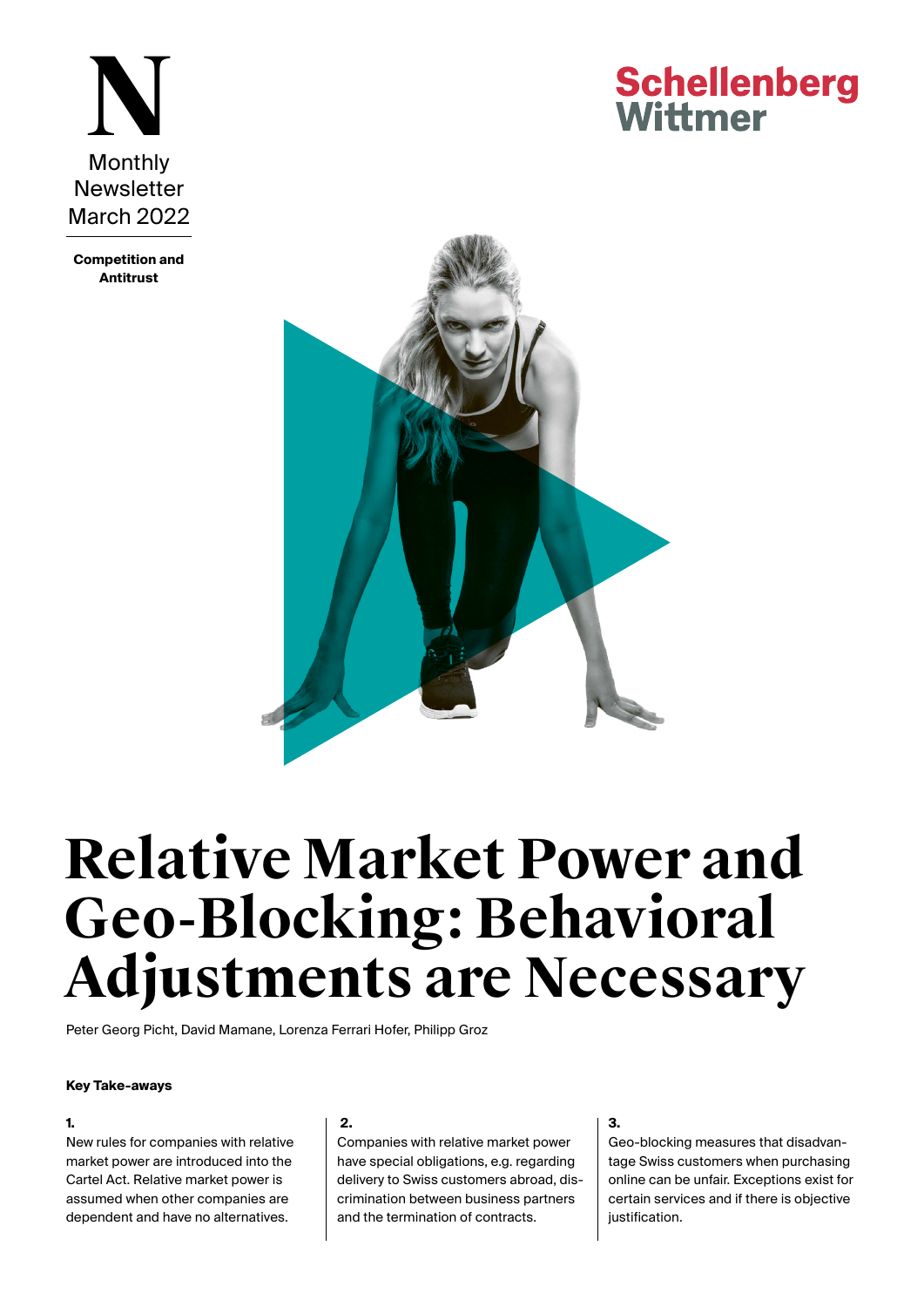### 1 New Competition Law in Switzerland

Important changes to Swiss antitrust and unfair competition law enter into force on January 1, 2022, namely, in antitrust law, rules of conduct for companies with so-called **"relative market power"** and, in the Unfair Competition Act, a **ban on geo-blocking**. The legislator, by way of an indirect counter-proposal, has therewith met key requirements of the Fair-Price-Initiative, whose authors primarily intended to combat "Swiss surcharges" to domestic customers. In December 2021, the Secretariat of the Competition Commission published a factsheet with a notification form regarding relative market power. Initial guidelines on geo-blocking are still pending. Both of these legal institutions, however, are modelled after foreign law concepts, which will likely guide application in practice to a certain extent.

### **Relative market power exists when there is a lack of alternatives.**

### 2 Relative Market Power

### **2.1 The New Rules**

The new rules in the Swiss Cartel Act apply to **companies with relative market power**. Relative market power is assumed in particular when a specific supplier or buyer lacks **alternatives** for its business activities, so that it has to rely and is dependent on the current business partner (Article 4 para. 2bis CA). Unlike market dominance, relative market power is thus a bilateral-individual, not a market-wide phenomenon. In order to avoid relative market power, alternatives must be an objectively sufficient and subjectively reasonable fallback option for the company concerned, for example with regard to individual switching costs. **Dependence** on a company can arise, for example, if that company manufactures a product which the customers of the dependent company expect to find in the dependent company's product range (product range-related dependence), or if an established business relationship can only be replaced at high cost or with other disadvantages to business (company-related dependence). The factsheet clarifies that companies reporting an infringement must also explain to the authority to what extent they have actively evaluated alternatives.

In addition, the same **behavioral requirements** that already exist for market-dominant companies also apply to companies with relative market power (Art. 7 para. 1 CA). In this respect, Swiss law goes significantly further than its neighboring legal systems, which only apply certain behavioral obligations to companies with relative market power. To what extent legal practice will correct this overreaching legislation by not applying certain behavioral requirements because they do not

fit to companies with relative market power remains to be seen.

A new ban will be introduced applying both to companies with market dominance and companies with relative market power, prohibiting that buyers are restricted from being **supplied abroad at local prices/terms and conditions**, provided that the sought-after product is offered abroad as well as in Switzerland (Art. 7 para. 2 lit. g CA). In turn, buyers cannot demand delivery to Switzerland at foreign local conditions and, as such, the setting of different prices and business conditions in Switzerland and abroad also remains permissible.

In principle, the abuse of relative market power does **not trigger any direct sanctions**. However, it is threatened with a fine if the company with relative market power violates a **consensual agreement** or a **decision** by which an abuse has already been established at one point. Caution and precise analysis will therefore be required, for example, if the authority imposes – in potentially rather unspecific terms – behavioral obligations with regard to a group of dependent companies in order to create a basis to directly impose fine in case of insufficient compliance.

Finally, in addition to proceedings before the administrative authorities, dependent companies can also take **legal action before the civil courts**, allowing in particular to request termination of the abusive conduct or damages. This way of action is even supposed to become the main enforcement mechanism in the medium term. Both in case of decisions rendered in administrative and in civil proceedings, practical difficulties with enforcement against foreign companies – in case of judgments by the civil courts, for example, under the Lugano Convention – can arise.

### **Far-reaching behavioral requirements for companies with relative market power.**

#### **2.2 Case Groups and Problems of Practical Relevance**

The changes in the law entail a large number of unresolved legal issues and difficult challenges for companies. Some constellations and questions of practical relevance are highlighted here:

— **Termination of a business relationship:** For cases in which a company with relative market power wishes to terminate the business relationship with, for example, a supplier, the question which grounds for such termination are consistent with antitrust law will have to be answered. Notably, breaches of contract by the dependent company or a failure to meet the criteria for participation in a qualitative selective distribution system may be considered. Even if there are such reasons for legitimate termination, the assessment under antitrust law depends on the weighing of interests and overall circumstances. For example, the granting of an appropriate transition period or how severe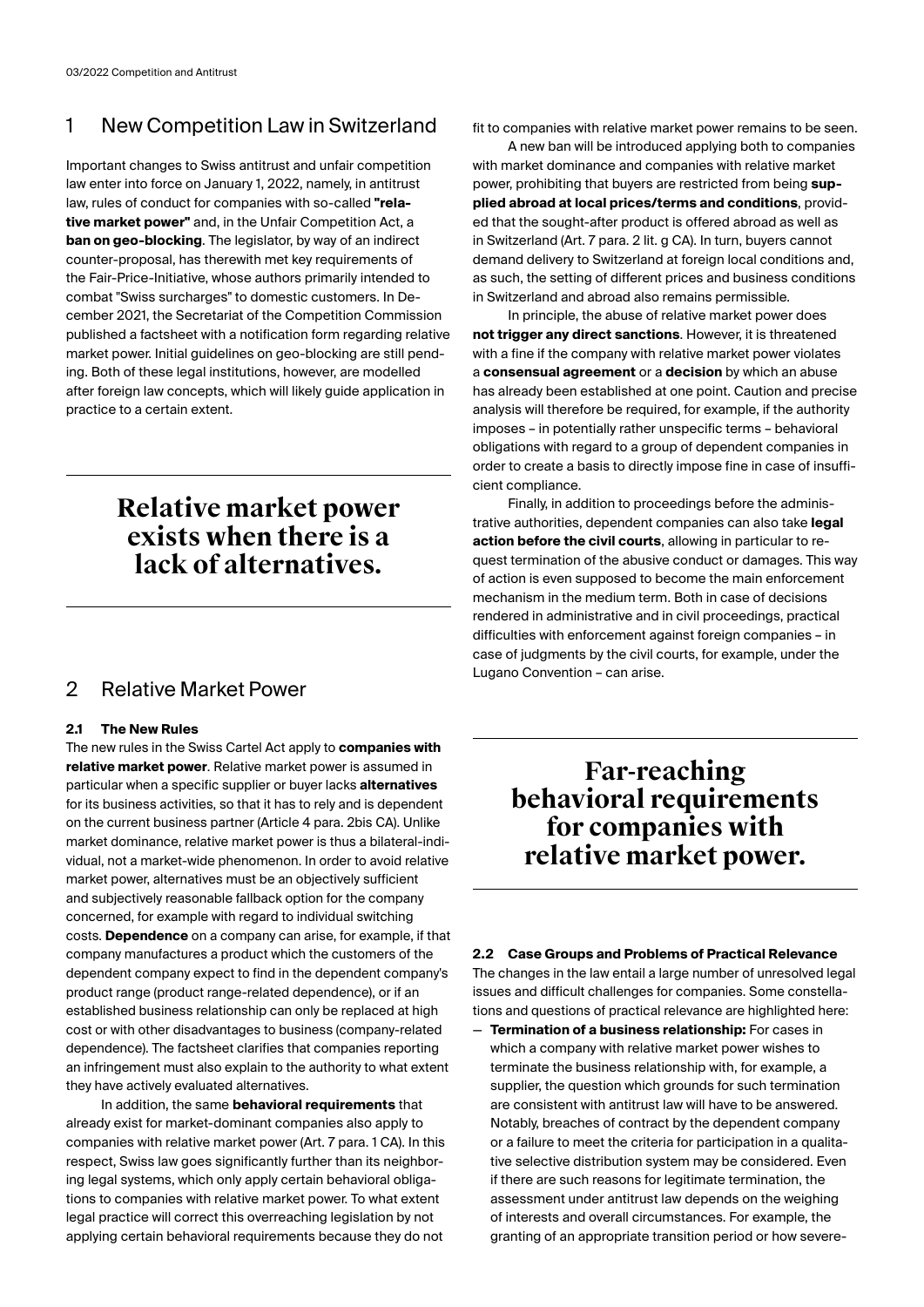ly the termination of the business relationship ultimately affects a company can be decisive. Also, it must be considered whether a company has become dependent by its own doing and choice, for example by focusing on the products of a particular manufacturer.

### **Obligation to supply abroad at local conditions.**

- **Discrimination between different business partners:** If the company with relative market power grants different contractual conditions to its business partners (for example, different prices or discounts), a dependent business partner could potentially argue that it was abusively discriminated against. In such case, a key element of the legal assessment is whether a difference in treatment can be objectively justified. If an excessively restrictive approach is adopted in this respect, there is a risk that an – ultimately anti-competitive – equal treatment or most-favored-conditions rule would be created. Representatives of the authorities have already stated that they intend to avoid such an outcome, but this intention has yet to prove itself in practice.
- **Demand for supply abroad on foreign terms (Art. 7 para. 2 lit. g CA):** If a domestic customer demands supply abroad on local terms and conditions customary in the industry, it must first be verified if the foreign supplier has market dominance or relative market power vis-à-vis the customer. If there is relative market power and provided that an obligation to supply applies in principle, the specific nature of this obligation will depend, among other things, on how the "customary terms and conditions" in the foreign country can be determined and who bears the burden of allegation and proof in this respect. Furthermore, it seems possible that the approached foreign supplier may refer the dependent company to other adequate sources of supply for its product. Such an option would make it easier for manufacturers to maintain multi-level distribution structures. Companies should also keep an eye on the geo-blocking ban in these constellations, since these two regulations potentially overlap.
- **Other business practices covered:** The WEKO Secretariat has clarified in its factsheet that other practices, too, may constitute an abuse of relative market power. Tying/bundling practices and the forcing of additional (unjustified) services as a condition for entering into a business relationship ("no-tapping") are explicitly mentioned.

### **2.3 Action Required for Companies**

Despite the existing ambiguities, companies can and should take measures to adapt to the new legal situation. These include:

— **Screening of current and future business relationships:** Companies should get an overview of business partners in

relation to which they may have relative market power or be dependent on, and whether there are proposals to entering into such a business relationship. This helps to assess legal risks as well as opportunities (for example: right to be supplied) brought about by the new legal situation.

- **Contract adaptation:** The screening mentioned above may reveal a need to adapt existing contracts, for example, in order to avoid accusations of discrimination, and to adapt sales structures to the new framework that previously complied with antitrust law. It is also to be expected that arguments based on the new rules will be raised in contract negotiations as means of attack or defense.
- **Competence and structures for response:** Especially in the initial phase after introduction of the new rules, ill-considered responses to proposals from customers or (potential) business partners can cause problems. This also and particularly applies to the areas of foreign delivery and geo-blocking. For this reason, it may be advisable to bundle responsibilities to respond at corporate units that have the appropriate legal and technical expertise, so that potential problems can be identified and resolved at an early stage.

### **Unfair discrimination in remote trade based on the location of customers.**

### 3 The Ban on Geo-Blocking

The rules of conduct on relative market power have been supplemented by the ban on **geo-blocking in internet commerce** to ensure that Swiss customers are not discriminated against when purchasing goods and services online (Art. 3a para. 1 UCA). The EU already introduced a ban on private geo-blocking practices in 2018 (EU Geo-blocking Regulation).

According to the new provision, anyone who, in remote trade, unjustifiably discriminates against a customer in Switzerland on the basis of his nationality, place of residence, the location of his payment service provider or the place of issue of his means of payment (i) in terms of price or payment terms, (ii) by blocking or restricting access to an online portal, or (iii) by forwarding the customer without consent to a version of the online portal other than the one originally visited, is acting **unfairly**. This provision does not apply to certain service offerings such as financial services, health services, gambling and lotteries, private security services and audiovisual services (e.g. streaming services).

The application of geo-blocking measures and price discrimination practices are **not considered unfair** if they are **objectively justified**. It depends on the circumstances in the individual case. Price discrimination may be justified, for example, if higher shipping costs or customs duties are